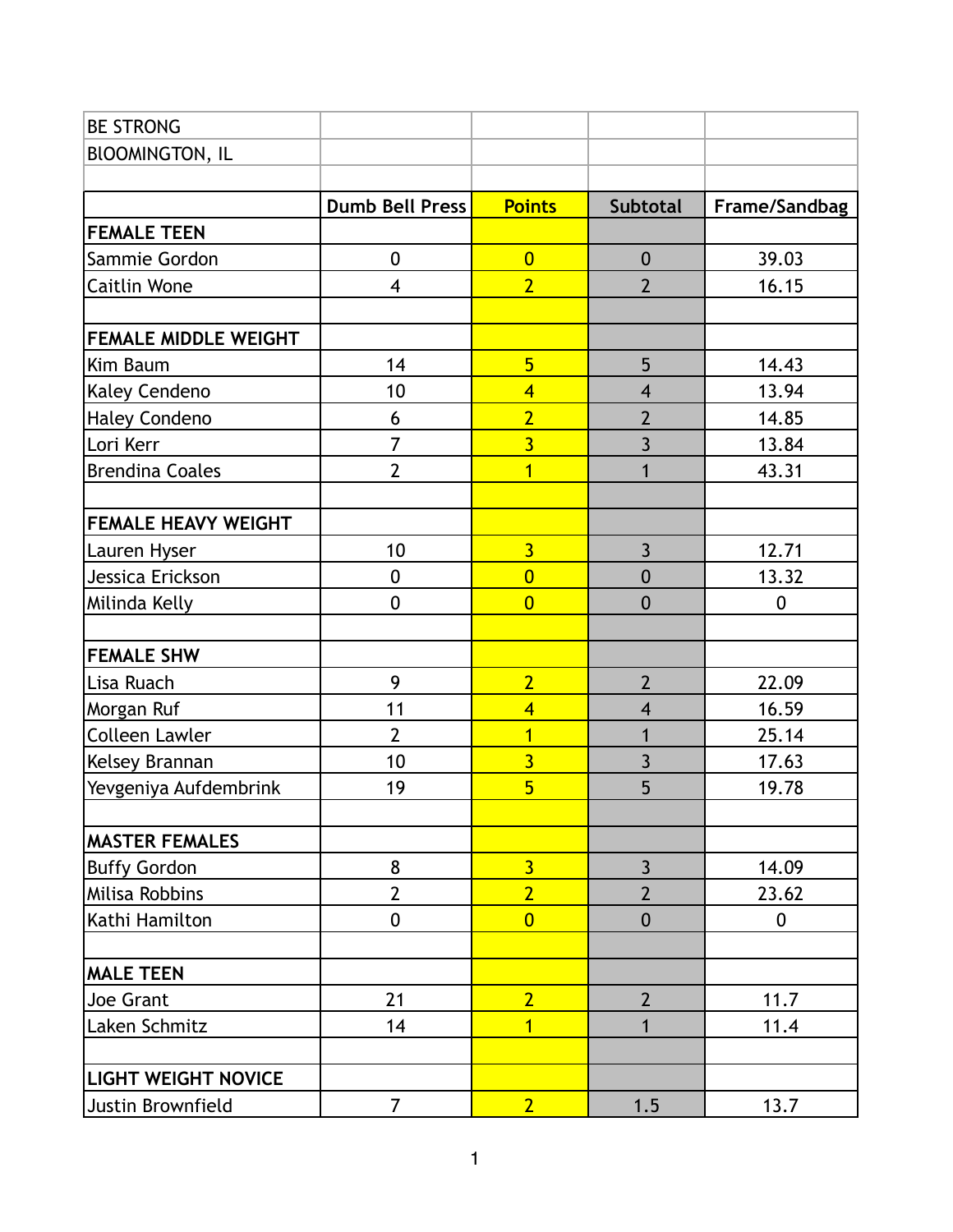| Damon Cornelius            | 12                      | $\overline{1}$ | 3.5            | 24.74    |
|----------------------------|-------------------------|----------------|----------------|----------|
| Jeff Obrian                | $\overline{7}$          | $\overline{2}$ | 1.5            | 13.6     |
| Osagie lyamu               | 12                      |                | 3.5            | 12.85    |
|                            |                         |                |                |          |
| <b>HEAVY WEIGHT NOVICE</b> |                         |                |                |          |
| <b>TIMOTHY WUDER</b>       | 9                       | 1              | 1              | 20.01    |
| <b>KEN JOHNDON</b>         | 11                      | 2              | 2              | 15.31    |
| <b>LYLE GORDON</b>         | 16                      | $\overline{4}$ | 4              | 12.3     |
| <b>JUSTIN BARBER</b>       | 12                      | $\overline{3}$ | $\overline{3}$ | 12.2     |
|                            |                         |                |                |          |
| <b>MWM</b>                 |                         |                |                |          |
| Casey Day                  | $\overline{7}$          | $\overline{4}$ | 4              | 20.87    |
| Bryan Spakowicz            | 10                      | 6              | 6              | 13.89    |
| Jordan Dalson              | 9                       | 5              | 5              | 14.89    |
| Joe Filippelli             | $\overline{2}$          |                |                | 15.9     |
| John Rauch                 | $\overline{3}$          | $\overline{2}$ | 2              | 20.8     |
| <b>Eric Hass</b>           | 6                       | $\overline{3}$ | 3              | 15.7     |
|                            |                         |                |                |          |
| <b>Masters</b>             |                         |                |                |          |
| <b>Glenn Peterson</b>      | $\mathbf{1}$            | 1              |                | 21.72    |
| Denny Krerowixz            | $\overline{\mathbf{3}}$ | 1.5            | 1.5            | 34.87    |
| Alex Longlett              | $\overline{3}$          | 1.5            | 1.5            | 31.2     |
| Jason Prothero             | 5                       | 4              | 4              | 20.02    |
|                            |                         |                |                |          |
| <b>HWM</b>                 |                         |                |                |          |
| Paweo Panszczyk            | 9                       | 6.5            | 6.5            | 16.38    |
| Doug Schrock               | $\mathbf{1}$            | $\overline{2}$ |                | 2 20ft   |
| <b>Tyler Calabrese</b>     | 4                       | 3.5            | 3.5            | 19.55    |
| <b>Adam Derks</b>          | 9                       | 6.5            | 6.5            | 13.5     |
| Kevin Prothero             | 4                       | 3.5            |                | 3.5 79ft |
| Josh Turner                | 0                       | $\overline{0}$ | 0              | 21.66    |
| Rual Mendoza               | $\overline{2}$          | $\overline{3}$ | $\overline{3}$ | 35.23    |
|                            |                         |                |                |          |
| <b>SHW</b>                 |                         |                |                |          |
| Ryan Rice                  | 11                      | 1.5            |                | 1.5 39ft |
| Rob Simnick                | 11                      | 1.5            | 1.5            | 21.25    |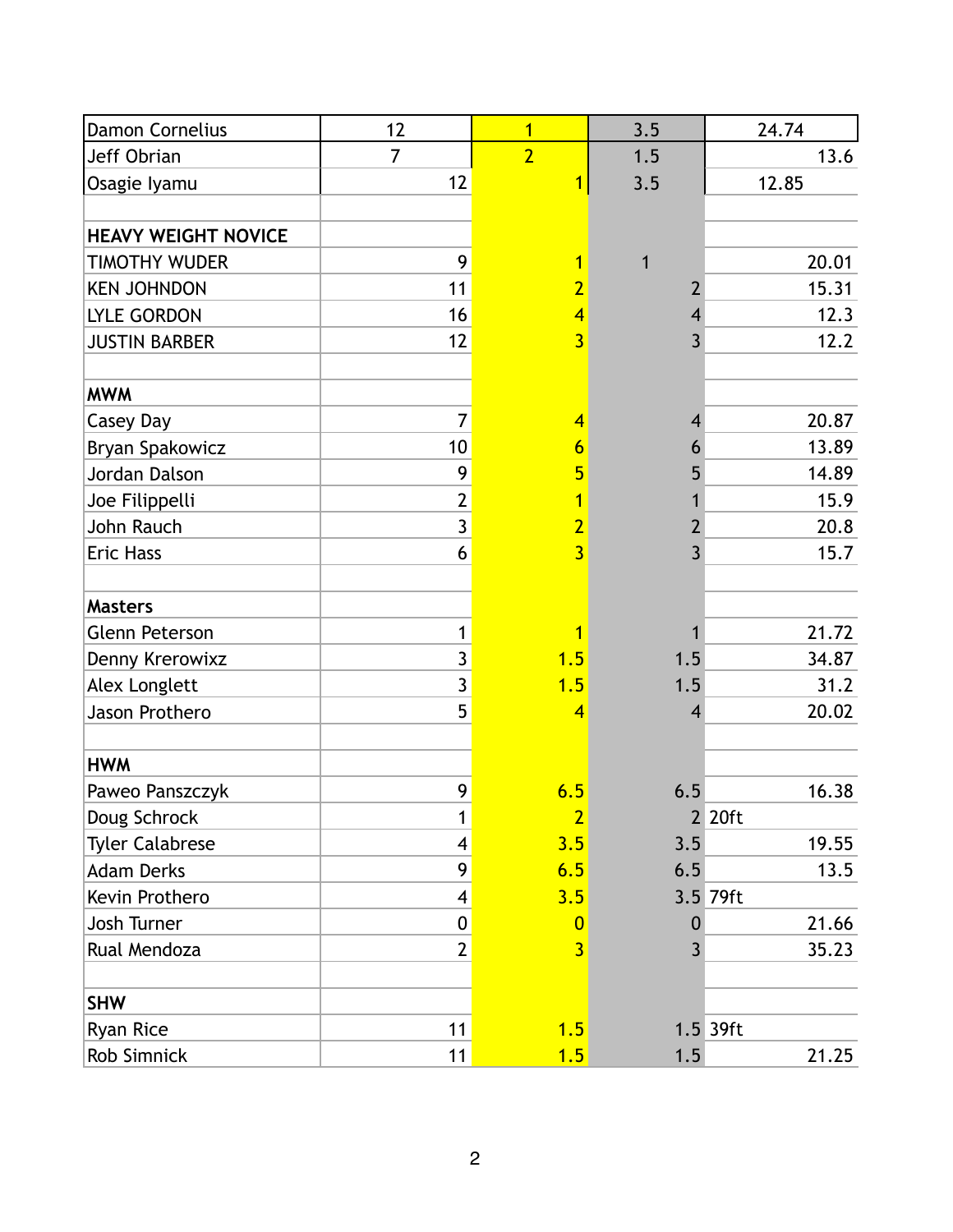| <b>Points</b>  | Subtotal                 | <b>Axle Deadlift for Reps</b> | <b>Points</b>  | <b>Subtotal</b>         |
|----------------|--------------------------|-------------------------------|----------------|-------------------------|
|                |                          |                               |                |                         |
| $\overline{1}$ | $\mathbf{1}$             | $\overline{\mathbf{4}}$       | $\overline{2}$ | $\overline{\mathbf{3}}$ |
| $\overline{2}$ | $\overline{4}$           | $\overline{3}$                | $\overline{1}$ | 5                       |
|                |                          |                               |                |                         |
|                |                          |                               |                |                         |
| $\overline{3}$ | 8                        | 21                            | $5\overline{}$ | 13                      |
| $\overline{4}$ | 8                        | 19                            | $\overline{4}$ | 12                      |
| $\overline{2}$ | $\overline{\mathcal{A}}$ | 18                            | $\overline{3}$ | 7                       |
| $\overline{5}$ | 8                        | $\overline{7}$                | $\overline{1}$ | 9                       |
| $\overline{1}$ | $\overline{2}$           | 10                            | $\overline{2}$ | $\overline{\mathbf{4}}$ |
|                |                          |                               |                |                         |
|                |                          |                               |                |                         |
| $\overline{3}$ | 6                        | 28                            | $\overline{3}$ | 9                       |
| $\overline{2}$ | $\overline{2}$           | 21                            | $\overline{2}$ | $\overline{\mathbf{4}}$ |
| $\overline{0}$ | $\mathbf 0$              | $\mathbf 0$                   | $\overline{0}$ | $\boldsymbol{0}$        |
|                |                          |                               |                |                         |
|                |                          |                               |                |                         |
| $\overline{2}$ | $\overline{\mathbf{4}}$  | $\mathsf{3}$                  | $\overline{1}$ | 5                       |
| $\overline{5}$ | 9                        | 15                            | $\overline{4}$ | 13                      |
| $\overline{1}$ | $\overline{2}$           | $\overline{7}$                | $\overline{2}$ | $\overline{\mathbf{4}}$ |
| $\overline{4}$ | $\overline{7}$           | 14                            | $\overline{3}$ | 10                      |
| $\overline{3}$ | 8                        | 21                            | $\overline{5}$ | 13                      |
|                |                          |                               |                |                         |
|                |                          |                               |                |                         |
| $\overline{3}$ | $\boldsymbol{6}$         | 23                            | $\overline{3}$ | 9                       |
| $\overline{2}$ | $\overline{\mathbf{4}}$  | 15                            | $\overline{2}$ | $\boldsymbol{6}$        |
| $\overline{0}$ | $\boldsymbol{0}$         | $\mathbf{1}$                  | $\overline{1}$ | $\mathbf{1}$            |
|                |                          |                               |                |                         |
|                |                          |                               |                |                         |
| $\overline{1}$ | $\mathfrak{Z}$           | 18                            | 1.5            | 4.5                     |
| $\overline{2}$ | $\overline{3}$           | 18                            | 1.5            | 4.5                     |
|                |                          |                               |                |                         |
|                |                          |                               |                |                         |
| 2 <sub>1</sub> | 3.5                      | $\overline{2}$                | $\overline{1}$ | 4.5                     |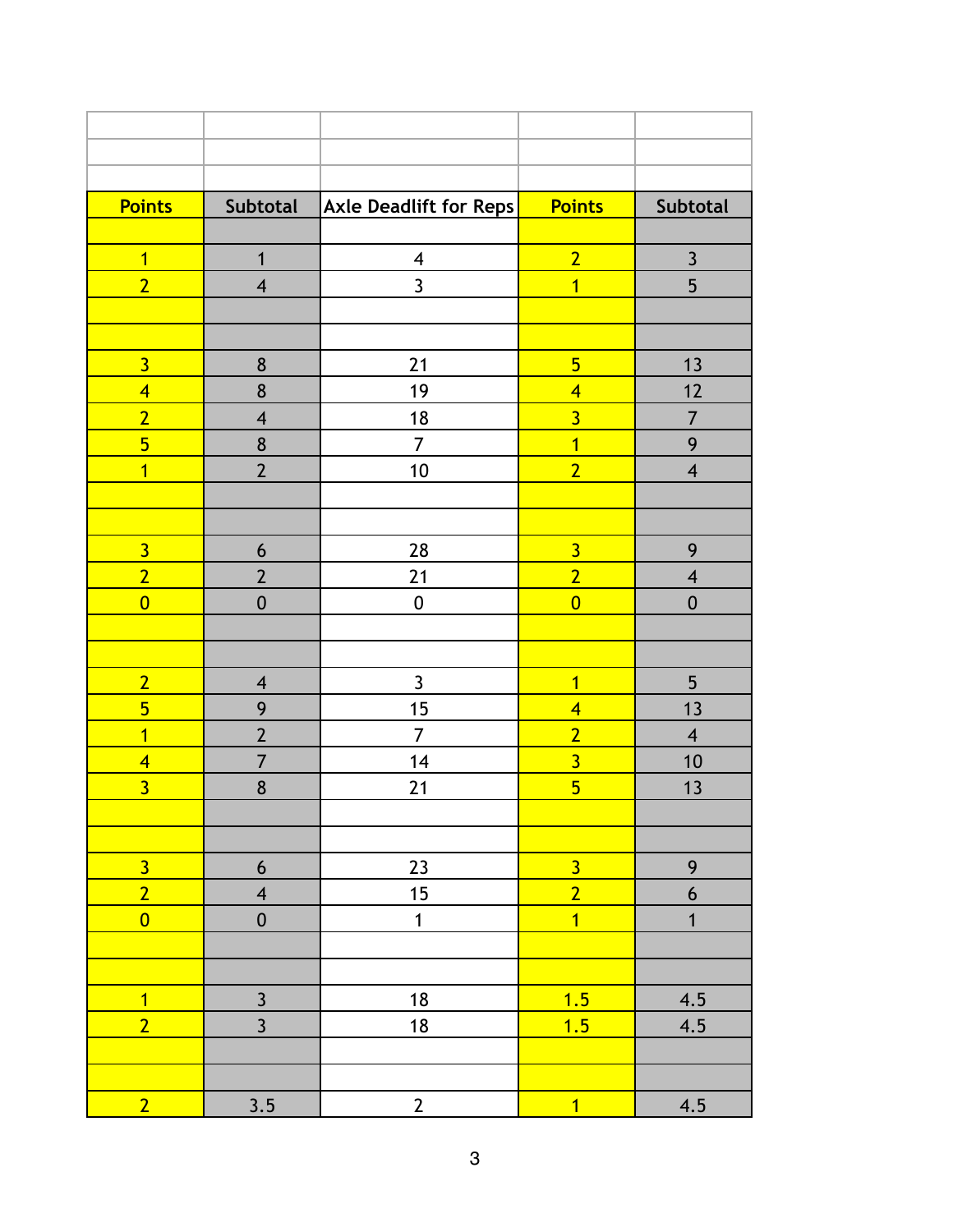| $\overline{1}$          | 4.5                     | $\overline{\mathbf{4}}$ | $\overline{2}$          | 6.5              |
|-------------------------|-------------------------|-------------------------|-------------------------|------------------|
| $\overline{3}$          | 4.5                     | $\overline{7}$          | $\overline{3}$          | 7.5              |
| $\overline{\mathbf{4}}$ | 7.5                     | 10                      | $\overline{\mathbf{4}}$ | 11.5             |
|                         |                         |                         |                         |                  |
|                         |                         |                         |                         |                  |
| $\overline{1}$          | $\overline{2}$          | 10                      | $\overline{\mathbf{3}}$ | 5                |
| $\overline{2}$          | $\overline{\mathbf{4}}$ | $\overline{7}$          | $\overline{2}$          | 6                |
| $\overline{3}$          | $\overline{7}$          | $\overline{6}$          | $\overline{1}$          | $\bf 8$          |
| $\overline{\mathbf{4}}$ | $\overline{7}$          | 11                      | $\overline{\mathbf{4}}$ | 11               |
|                         |                         |                         |                         |                  |
|                         |                         |                         |                         |                  |
| $\overline{1}$          | 5                       | 16                      | 5.5                     | 10.5             |
| $\overline{6}$          | 12                      | $\boldsymbol{9}$        | $\overline{1}$          | 13               |
| $\overline{\mathbf{5}}$ | $10$                    | 16                      | 5.5                     | 15.5             |
| $\overline{3}$          | $\overline{\mathbf{4}}$ | 11                      | $\overline{2}$          | $\boldsymbol{6}$ |
| $\overline{2}$          | $\overline{\mathbf{4}}$ | 12                      | $\overline{3}$          | $\overline{7}$   |
| $\overline{\mathbf{4}}$ | $\overline{7}$          | 14                      | $\overline{4}$          | 11               |
|                         |                         |                         |                         |                  |
|                         |                         |                         |                         |                  |
| $\overline{3}$          | $\overline{4}$          | $\mathbf{1}$            | $\overline{3}$          | $\overline{7}$   |
| $\overline{1}$          | 2.5                     | $\mathbf 0$             | $\overline{0}$          | 2.5              |
| $\overline{2}$          | 3.5                     | $\pmb{0}$               | $\overline{0}$          | 3.5              |
| $\overline{\mathbf{4}}$ | 8                       | 5                       | $5\overline{}$          | 13               |
|                         |                         |                         |                         |                  |
|                         |                         |                         |                         |                  |
| $\boldsymbol{6}$        | 12.5                    | 16                      | $\overline{6}$          | 18.5             |
| $\overline{1}$          | $\mathfrak{Z}$          | $\boldsymbol{0}$        | $\bf{0}$                | 3                |
| $\overline{\mathbf{5}}$ | 8.5                     | $\overline{7}$          | $5\overline{}$          | 13.5             |
| $\overline{7}$          | 13.5                    | 18                      | $\overline{7}$          | 19.5             |
| $\overline{3}$          | 6.5                     | $\boldsymbol{0}$        | $\overline{0}$          | 6.5              |
| $\overline{4}$          | $\overline{\mathbf{4}}$ | $\overline{\mathbf{4}}$ | $\overline{4}$          | $\bf 8$          |
| $\overline{2}$          | 5                       | $\overline{3}$          | $\overline{3}$          | $\boldsymbol{8}$ |
|                         |                         |                         |                         |                  |
|                         |                         |                         |                         |                  |
| $\overline{1}$          | 2.5                     | 13                      | $\overline{2}$          | 4.5              |
| $\overline{2}$          | 3.5                     | 12                      | $\overline{1}$          | 4.5              |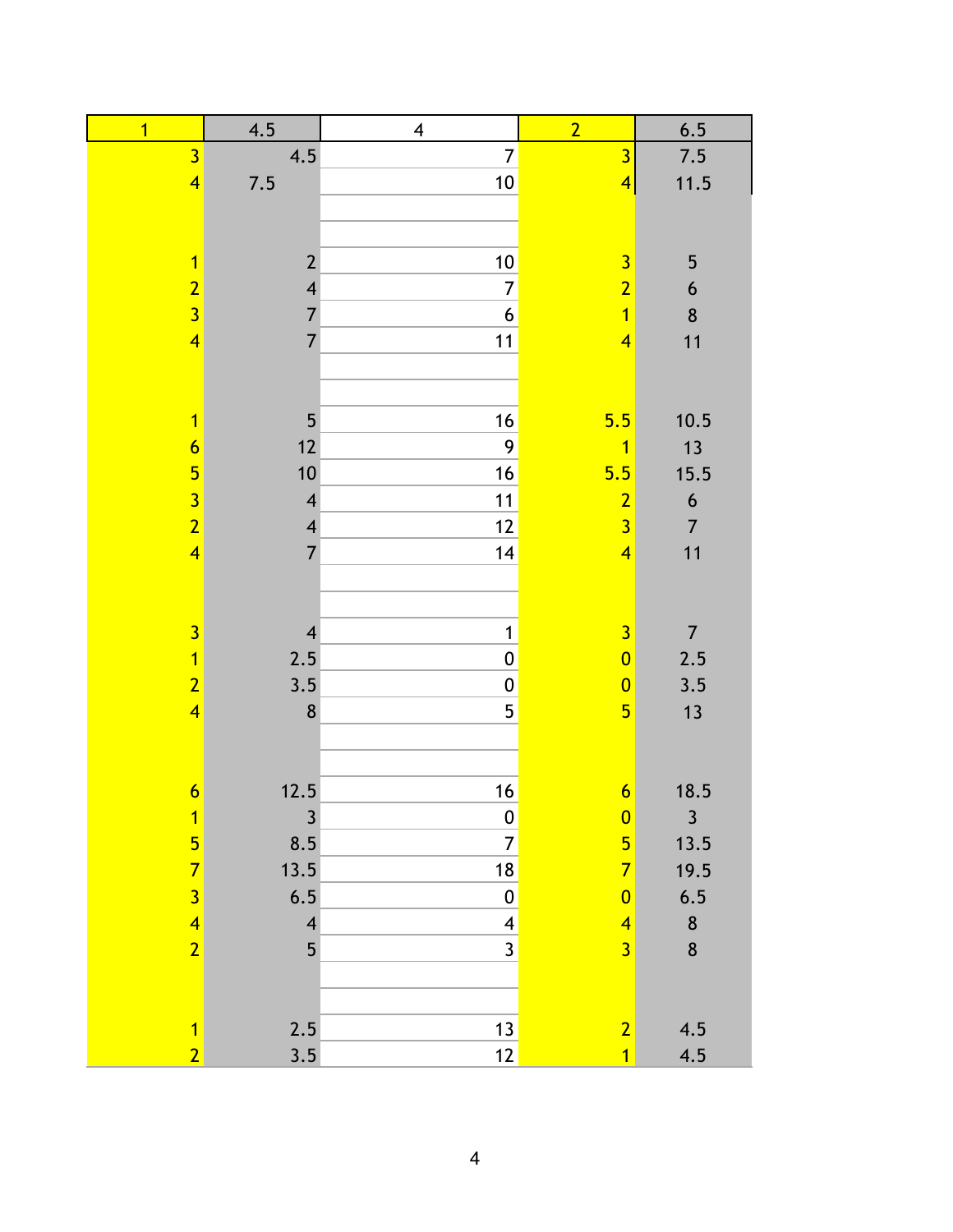| <b>Max Keg Load</b> | <b>Points</b>           | <b>Total</b>   | <b>Place</b>   |
|---------------------|-------------------------|----------------|----------------|
|                     |                         |                |                |
| 160                 | $\overline{2}$          | 5              | $\overline{2}$ |
| 110                 | $\overline{1}$          | 6              | $\overline{1}$ |
|                     |                         |                |                |
|                     |                         |                |                |
| 240                 | 5                       | 18             | 1              |
| 160/2nd att         | $\overline{3}$          | 15             | $\overline{2}$ |
| 160/2nd att         | $\overline{3}$          | 10             |                |
| 160/2nd att         | $\overline{3}$          | 12             | $\overline{3}$ |
| 160/3rd att         | $\overline{1}$          | 5              |                |
|                     |                         |                |                |
|                     |                         |                |                |
| 240                 | $\overline{3}$          | 12             | 1              |
| 160                 | $\overline{2}$          | 6              | $\overline{2}$ |
| 0                   | $\overline{0}$          | $\overline{0}$ |                |
|                     |                         |                |                |
|                     |                         |                |                |
| 160/1st att         | $\overline{3}$          | 8              |                |
| 200/2nd att         | 4.5                     | 17.5           | $\overline{2}$ |
| 160/2nd att         | 1.5                     | 5.5            |                |
| 160/2nd att         | 1.5                     | 11.5           | 3              |
| 200/2nd att         | 4.5                     | 17.5           | $\overline{1}$ |
|                     |                         |                |                |
|                     |                         |                |                |
| 200                 | $\overline{\mathbf{3}}$ | 12             | 1              |
| 130                 | $\overline{2}$          | 8              | $\overline{2}$ |
| 0                   | $\overline{0}$          | $\overline{1}$ | $\overline{3}$ |
|                     |                         |                |                |
|                     |                         |                |                |
| 300                 | $\overline{1}$          | 5.5            | $\overline{2}$ |
| 340                 | $\overline{2}$          | 6.5            | 1              |
|                     |                         |                |                |
|                     |                         |                |                |
| 300/3d att          | 3.5                     | 8              |                |